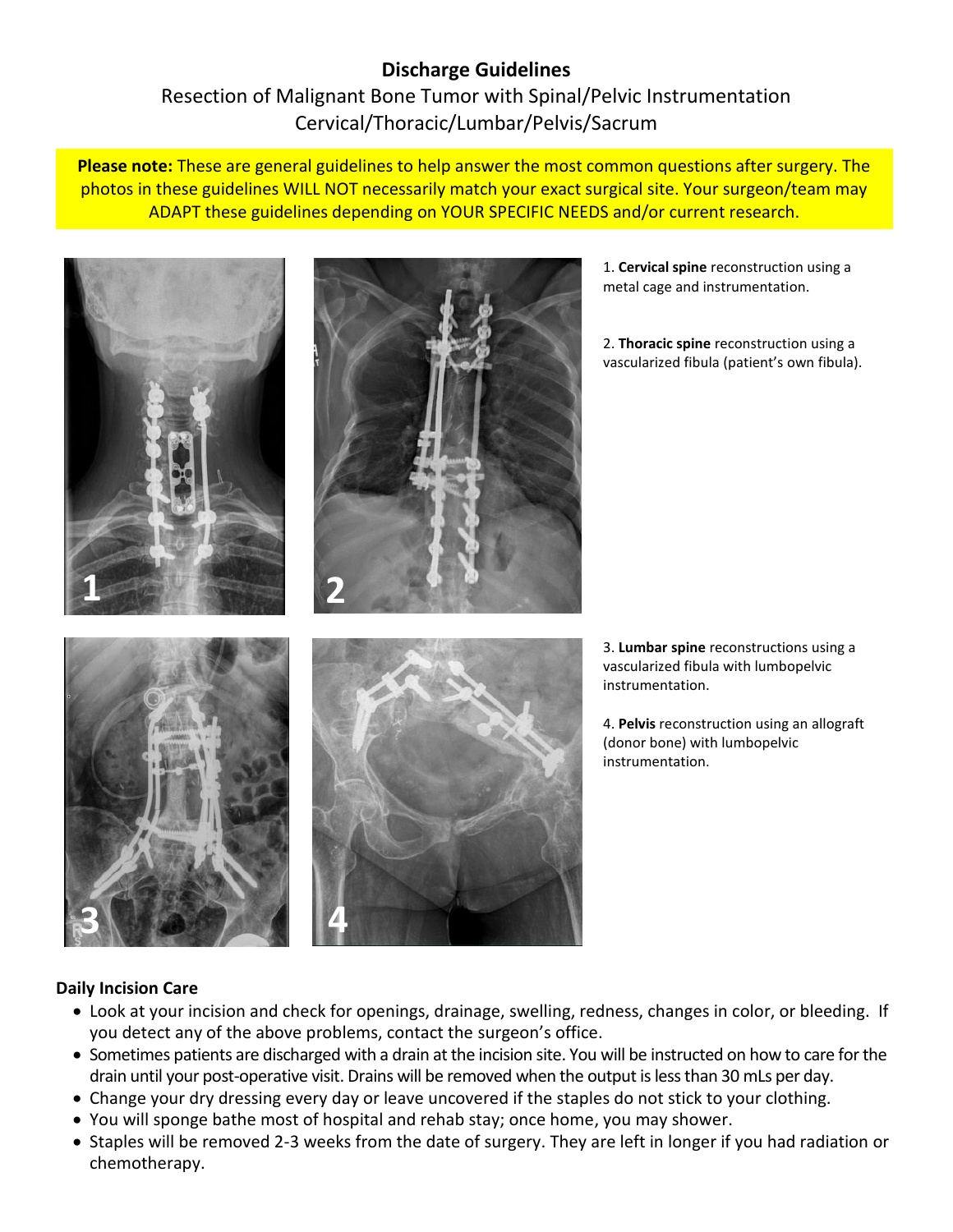- Once the staples are removed, you can use vitamin E lotion, aloe cream or any moisturizer to massage your incision.
- Once you leave the rehabilitation facility, a visiting nurse may come to your house for a few visits to assist you with your incision care.

# **Activity**

\*These tips are simply guidelines. Your activity level will vary depending on a number of factors including the size and location of your incision, whether you have had chemotherapy or radiation, and whether you have had a muscle flap or skin graft.\*

- Use supports (crutches, walker, cane) as directed. You may progress to a cane when your muscle strength and range of motion returns.
- Use braces (cervical, thoracolumbar, pelvic/hip abduction) as directed.
- Pace yourself. Avoid excessive walking, standing and stair climbing for the first month. Too much daily activity and exercise will cause pain, swelling and stiffness.
- No jumping or running.
- Avoid any heavy lifting.
- Avoid sitting for long periods of time (greater than 1 hour at a time). Prolonged sitting causes swelling due to the dependent position of your leg.
- Take precautions to avoid falling. Wear low, non-skid sole shoes. Watch out for electrical cords, wet or uneven floors, floor mats/rugs that may slide. Use night-lights to keep rooms lit, especially if you get up during the night to use the bathroom.
- Upper body exercises can begin immediately after surgery, as tolerated, unless restricted due to cervical spine surgery.
- Do not become discouraged if your mobility is slow to progress. Most patients take one year to build up strength and endurance.
- Return to driving varies by patient. You MUST be off narcotics. It is always best to resume driving after discussion with your surgeon.

# **Diet**

- Your appetite may be less than normal after surgery.
- Incorporate proteins and plenty of fluids into your diet, both of which will help in the healing process.
- If you are taking narcotics, you should take some type of laxative to prevent opioid-induced constipation.
- It is very important to maintain a normal body weight after surgery. Excess weight will only stress your area of reconstruction. On the other hand, if you have lost weight due to chemotherapy or radiation, you may need to consume additional calories to get back to your normal weight. In this case, incorporating supplemental drinks (e.g. Ensure, Boost, and Carnation Instant Breakfast) into your diet may be helpful.
- Chemotherapy compounded by the effects of surgery may cause some stomach irritation during your recovery period. Take anti-nausea medications as directed by your surgeon or nurse practitioner. Replacing large meals with several smaller meals spread throughout the day may also be helpful.

# **Medications**

- Continue to take your regular medications.
- DO NOT drink alcohol or drive while taking narcotic pain medication.
- You most likely will be discharged on a blood thinner to prevent clots, usually Lovenox (subcutaneous injection) for 2-4 weeks (no blood tests are necessary). Newer, direct oral anti-coagulation medications may be prescribed, or continued if you came to the hospital already taking these types of medications (Eliquis, Plavix, Pradaxa, Xarelto).
- Previously Coumadin was given. If you are on Coumadin, you will resume this for your anti-coagulation regimen. Blood tests are necessary for Coumadin; the INR range needs to be between 1.5 and 2.0.
- If you are discharged on a blood thinner administered via daily injection, no blood tests are necessary.
- You may be advised to take just an aspirin daily to prevent blood clots.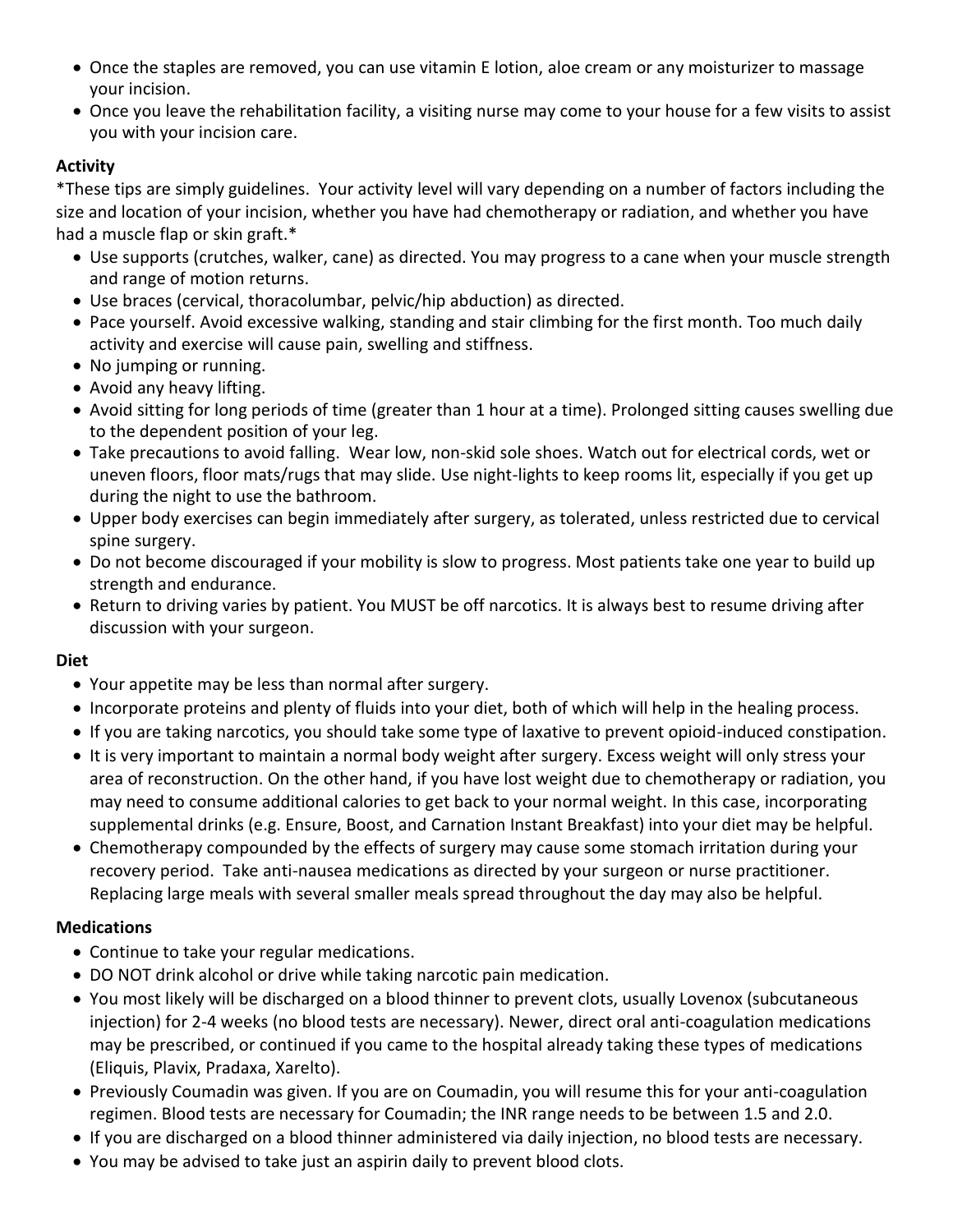# **Pain**

- Your surgical team understands that you will experience different levels and types of pain following your surgery. You will be prescribed a narcotic, if you wish. Some patients decline a narcotic due to the current opioid crisis and request milder pain medications (tramadol), and/or just take Tylenol alternating with anti-inflammatory medications (Advil, Motrin, Aleve), if tolerated. When we prescribe narcotics, we must do so per current state and federal regulations, which includes a narcotic contract.
- Because of the current focus on opioid addiction, we recommend a multitude of cognitive behavioral techniques, such as imagery, mindfulness, psychotherapy, deep breathing exercises, virtual reality for distraction, journaling, video games, TENS unit (muscle stimulators that can be used at home) and all other integrative care therapies (physical therapy, acupuncture, massage, lymphedema treatment, reiki).

# **Common Problems (General)**

- It is normal to feel tired after you are discharged.
- If you experience pain and/or swelling, try elevating the site for relief or apply ice use caution not to leave on more than 20 minutes to prevent frost burn.
- If you develop a firm lump in the incisional area, and your overlying skin looks black and blue, you may have developed a postoperative hematoma (blood collection at the operative site where the mass was removed). Notify your surgeon's office.
- Your torso may feel heavy after surgery. This is due to your muscle weakness. Your strength and ability to control your abdominal and back muscles will increase over time.
- If you have had chemotherapy and are experiencing anything unusual that could be a sign of infection such as a high temperature, cough, sore throat, mouth sores, skin rashes, chills or sweating, call your oncologist or nurse practitioner IMMEDIATELY. Chemotherapy can weaken your immune system for a period of time, so any of these symptoms could become dangerous if they are not treated quickly.
- If you have had radiation therapy, the area of skin treated (radiation field) may feel dry, hard and itchy. The skin in this area may also darken and/or peel. These symptoms should lessen within a few weeks of stopping radiation treatments. Do not scrub or use soap on the affected area. Avoid exposing the treated area to direct sunlight. When going outdoors, be sure to use a sunscreen with the highest UV protection. These precautions will help your skin heal more quickly.
- Lymphedema is chronic swelling caused by a build-up of fluid that occurs when the lymphatic system is faulty or damaged. Tumor resection, especially following radiation, can cause lymphedema. Please refer to our patient guide: *Lymphedema – What you Need to Know* (www.massgeneral.org/orthooncology/lymphedma).
- For constipation (not being able to move your bowels), drink plenty of water and non-carbonated fluids, and eat foods that are high in fiber (e.g. bran, prunes, fruit, whole wheat breads). There are numerous over-the-counter medications available to help relieve constipation such as Dulcolax, Magnesium Citrate, or Miralax. Ask your local pharmacist to assist you in finding one that is right for you.
- If you smoked cigarettes before the surgery, DO NOT START SMOKING AGAIN! Smoking (the nicotine) causes constriction of blood vessels preventing adequate blood flow to the operative area and can delay healing. If you need assistance with this, please contact the MGH Quit Smoking Service at 617-726-7443.

# **Common Problems (Cervical)**

- Risk of aspiration (choking on one's secretions) is high.
- Risk of neck swelling (edema) causing an inability to breath is also high.
- Inability to swallow (food, secretions) is common after cervical surgery. Most patients require a Speech + Swallow consult to determine if the swallowing mechanisms are normal.
- Sometimes a gastrostomy tube (G-tube) is placed so that patients can receive adequate calories to heal. This tube is temporary until swallowing returns to normal.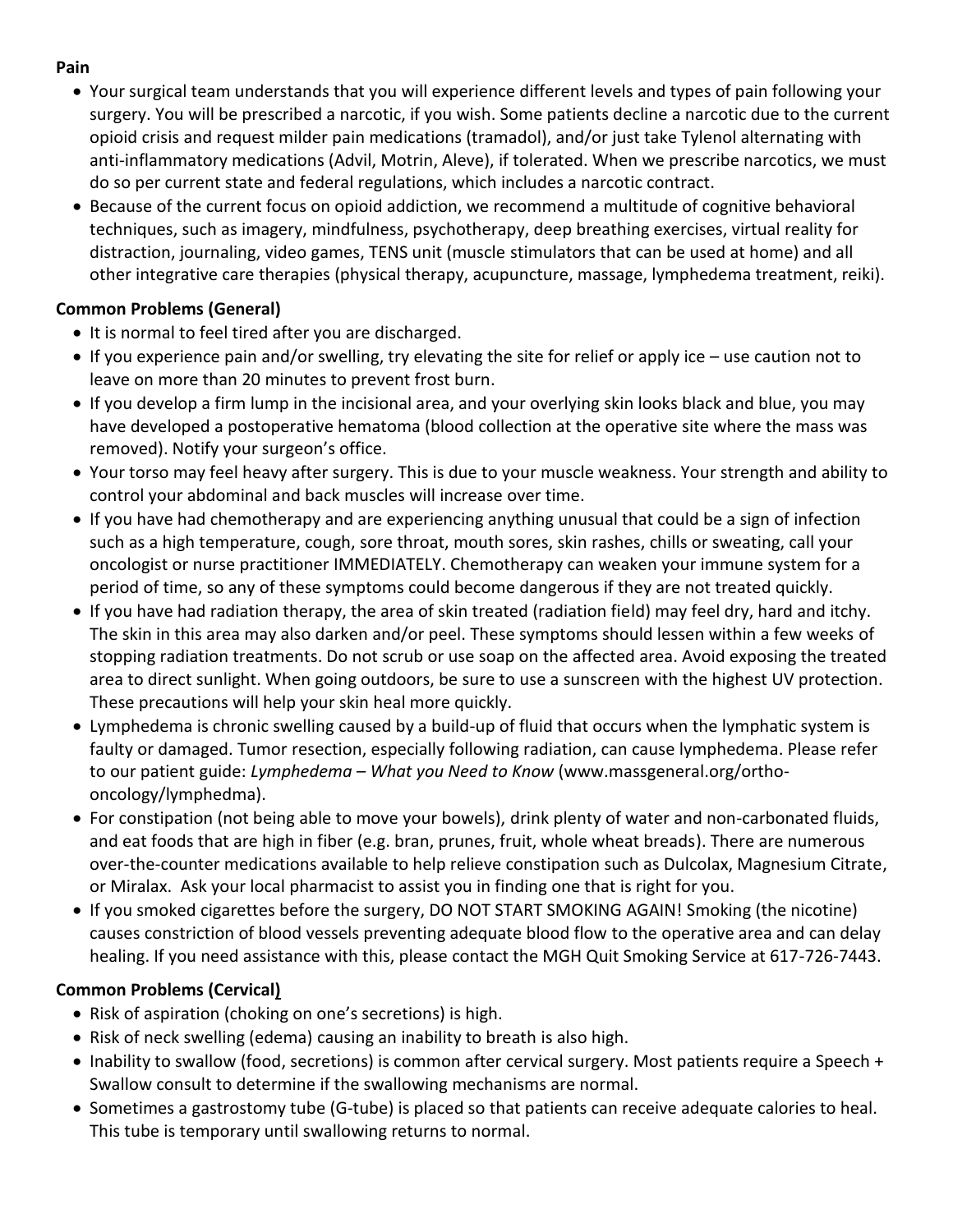- Neuropathic pain is a frequent side effect. This type of pain radiates from the neck and follows the nerve roots (*dermatomes, see photo*), usually down your arms. Patients have many ways to describe neuropathic pain such as burning, tingling, electric shock-like, stabbing or even a sense of dribbling warm water. Gabapentin (Neurontin) or Lyrica are the most common medications to treat this condition.
- Muscle spasms are common. Low doses of valium or other muscle relaxants are frequently prescribed.
- Upper extremity weakness or tingly sensations (paresthesias) may resolve or may continue for months. Sometimes these side effects are permanent.
- Occupational therapy is key in the recovery process for all spine patients.

# **Common Problems (Thoracic & Lumbar)**

- Neuropathic pain is a frequent side effect. This type of pain radiates from the back and follows the nerve roots (*dermatomes, see photo*). Pain after thoracic surgery can radiate from the back around your side to the front of the rib cage. Pain after lumbar surgery radiates down the leg to the foot. Patients have many ways to describe neuropathic pain such as burning, tingling, electric shock-like, stabbing or even a sense of dribbling warm water. Gabapentin (Neurontin) or Lyrica are the most common medications to treat this condition.
- Some patients experience a chronic pain after these complex surgeries. Some require low-dose narcotics, while others adjust to the discomfort and use Tylenol or anti-inflammatory medications (Motrin, Advil Aleve).
- Given the current opioid crisis, we recommend cognitive behavioral techniques such as imagery, mindfulness, deep breathing exercises, virtual reality for distraction, TENS unit (muscle stimulators that can be used at home) and all other integrative care (acupuncture, massage, reiki).

# **Common Problems (Pelvis or Sacrum)**

 Neuropathic pain is a frequent side effect. This type of pain radiates from the low back/buttocks and follows the nerve roots (*dermatomes, see photo***)** and can also radiate down one or both legs. Patients have many ways to describe neuropathic pain such as burning, tingling, electric shock-like, stabbing or even a sense of dribbling warm water. Gabapentin (Neurontin) or Lyrica are the most common medications to treat this condition.

Τ5

T<sub>11</sub>

L<sub>3</sub>

 $L1$ 

S2 S<sub>4</sub> C<sub>8</sub>

L<sub>5</sub>  $\overline{2}$ 

# **Dermatome Map of the Body**

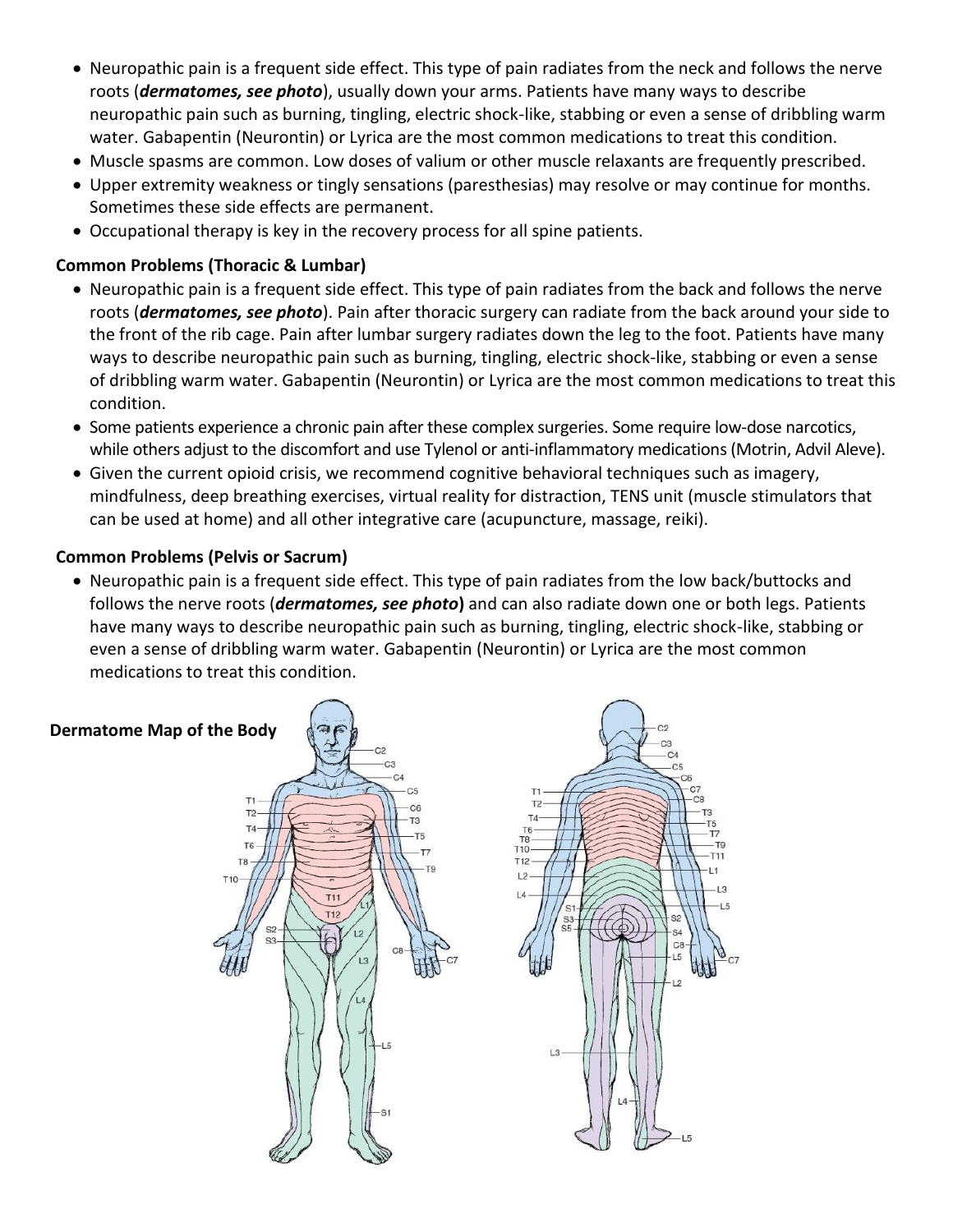The most common problems with pelvic and sacral tumor surgeries are bowel, bladder and sexual dysfunction, depending on the level of your tumor and the nerve roots involved (see picture below). We have many specialists at Mass General who can help you regarding these problems.



# **Returning to Work/School**

- The length of disability following these complex surgeries varies depending on the type of work you do. You may return to school or a sedentary type job much earlier than you would return to a job requiring physical labor.
- Most patients require at least one year to recover before thinking about going back to work/school. Everyone responds differently, but most require this time for extensive physical therapy. Then, if you follow the activity guidelines given by your surgeon, you can return to work/school when you feel ready.
- In general, we recommend patients refrain from contact sports, lifting or pushing heavy objects, and no excessive bending and prolonged sitting, standing, walking, and climbing until healed and strength has returned.
- Disability forms will be completed at your preoperative visit or as soon as they arrive at our office. All patient portions of the form MUST BE completed and signed by you the patient.
- Handicap placard applications will be completed if necessary. Forms can be obtained by the Registry of Motor Vehicles and then mailed to our office.

# **Preventing Infection**

- Prior to any dental work, surgery or invasive medical test, you must take an antibiotic to protect against infection. We will give you a letter, which you can give to other doctors specifying which antibiotics are needed.
- Call your primary care physician if you think you have an infection (sinus, urinary tract, respiratory, cellulitis of the skin) so that he/she can determine whether or not you need antibiotic treatment. If you have had chemotherapy and suspect an infection, call your oncologist.